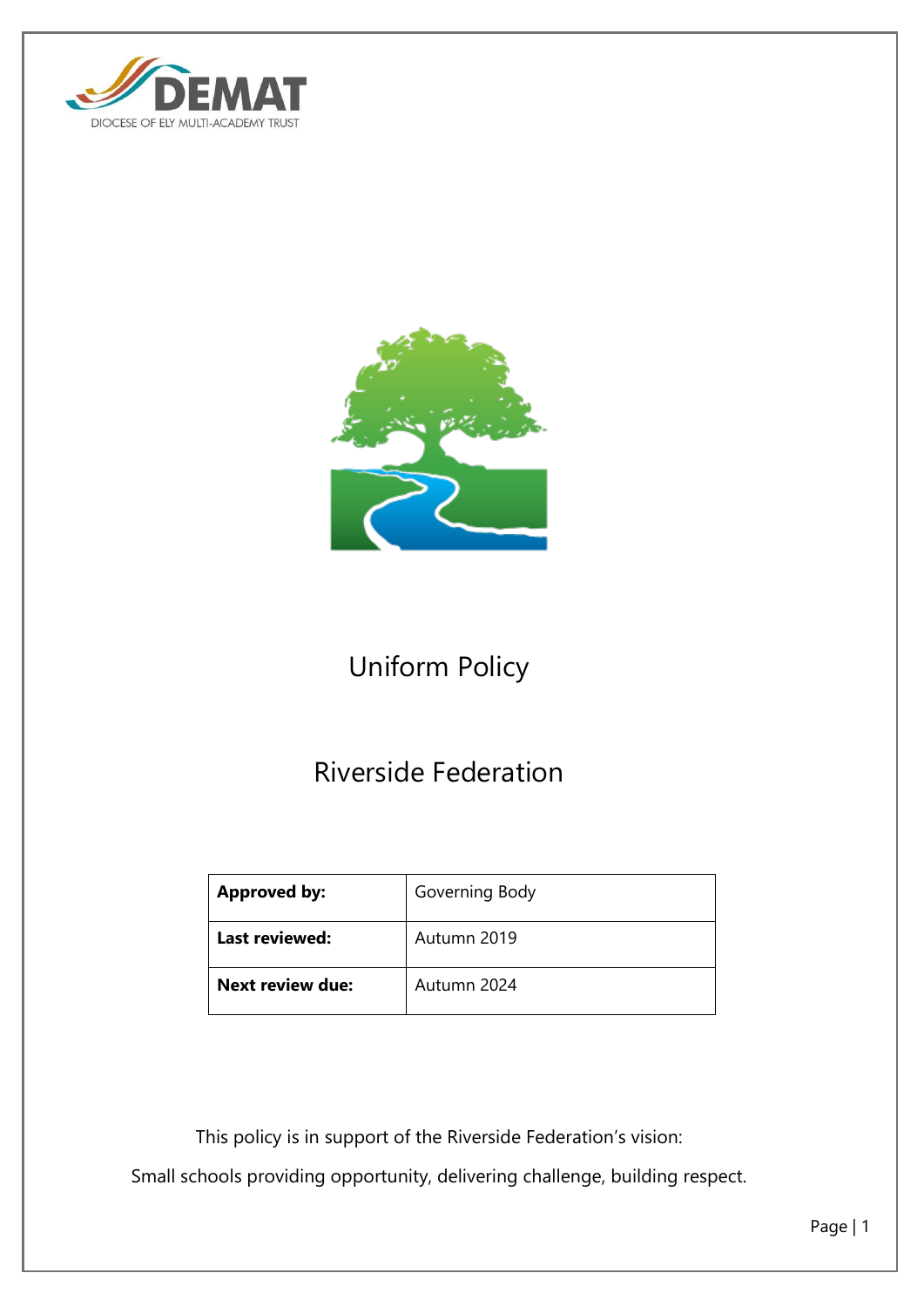## **Introduction**

It is our school policy that all children wear school uniform when attending school, or when participating in school-organised events outside normal school hours. We ask children to wear their shirts tucked into their skirts or trousers and to take a pride in their personal appearance. Some items of uniform can be bought from our suppliers (details available on the website or from the school office), whilst others are easily available, at very competitive prices, at local shops including supermarkets. A complete list of the items needed for school uniform including those for Physical Education, is included in this policy.

## **Aims and objectives**

Our policy on school uniform is based on the belief that school uniform: Promotes a sense of pride in our school; Helps to create a sense of community and belonging towards the school; Identifies the children with the school; Supports our commitment to inclusion; Prevents children from wearing 'fashion clothes' that could be distracting in class; Is practical, smart and designed with health and safety in mind;

Is considered good value for money by most parents;

#### **Jewellery, Hair Ornaments, Make-up and Nail Varnish**

For health and safety reasons we do not allow children to wear jewellery. The exceptions to this rule are earring studs in pierced ears (one stud per ear), and small objects of religious significance. Children are required to remove any items during PE lessons to prevent them from causing injury. Please note: Teachers are not permitted to remove earrings. Hair bands, ribbons/bows or 'scrunchies' should be plain and school colours. Hair bands should not have large flowers/cat ears/unicorn horns or similar attached. Make up and nail varnish should not be worn to school unless for an out of school hours function, for example a school disco. Extreme hairstyles are not appropriate for school. The use of styling products should be kept to a minimum and children should not have decorative patterns cut into their hair or have hair coloured or dyed. Watches (including fitness trackers) should be named and are the pupil's responsibility. These should be removed for P.F.

#### **Footwear**

For health and safety reasons we do not allow children to wear shoes with platform soles or high heels. All children are required to wear plain black shoes or plain black trainers without logos as stated in the uniform list. If boots are worn these should also be plain black. If boots are large and prevent children from sitting comfortably on the floor they may be asked to change into their PE shoes whilst inside the school building.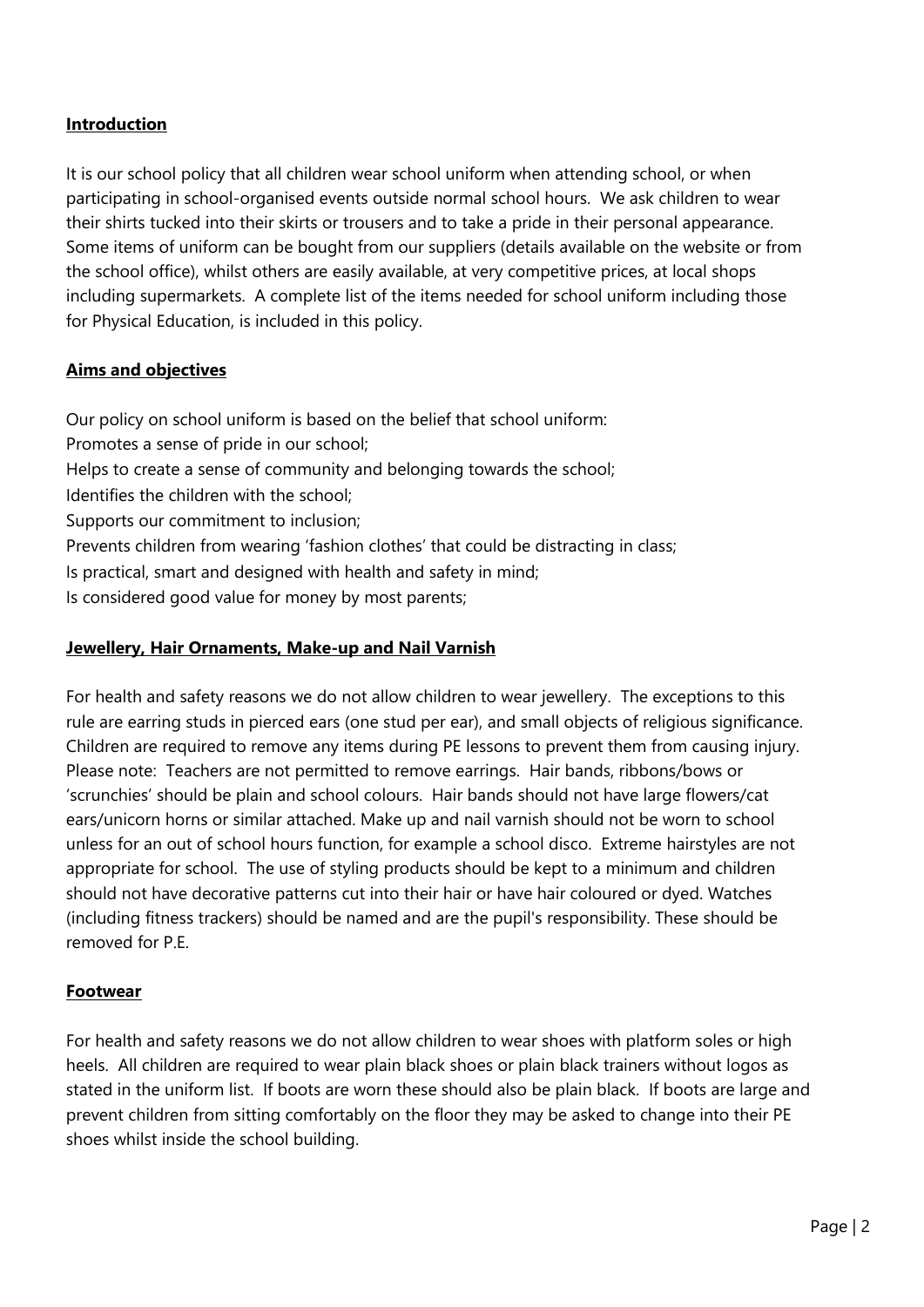### **The Role of Parents**

We believe that one of the responsibilities of parents is to ensure that their child has the correct uniform and PE kit, and that it is clean, in good repair and that the child's name is written on all items. If a parent has difficulties for any reason with fulfilling this request they are asked to speak confidentially to a senior member of staff to discuss the issues. Parents should be assured that we will do all we can to help. Children who arrive at school wearing non-school uniform clothing will be loaned an appropriate item from school to wear for that day. The same system will apply for children who do not have a PE kit. Parents will be contacted to discuss the matter. The school welcomes children from all backgrounds and faith communities. If there are serious reasons, for example on religious grounds, why parents want their child to wear clothes that differ from the school uniform, the school will consider such requests sympathetically. If any parent would like to request a modification to the uniform policy they should, in the first instance, contact the Executive Head Teacher.

## **School Uniform List**

Our school uniform colour is dark purple with black, grey and white. Most items can be bought from High Street shops. Items marked with a \* below, some of which have the school logo on, are sold by our school suppliers. Please speak to our office staff for details of prices.

#### **Uniform:**

Grey skirt/pinafore dress/shorts/trousers

White shirt or polo shirt\*; dark purple polo shirt either plain or with the Hilgay or Ten Mile Bank logo

Purple sweatshirt\* or cardigan\*, without a hood, either plain or with the Hilgay or Ten Mile Bank logo

Plain white, grey or black short or knee length socks (not over the knee)

Black, grey or dark purple tights

Full length black leggings may be worn with short black socks instead of tights

Plain black shoes, trainers or boots

Please note skirts should be an appropriate length and of a style which allows children to sit comfortably on the floor. When children wear shorts, even when these are worn over tights, they should also be of an appropriate length. Three-quarter, calf length, leggings should not be worn.

Please note that children should not wear scarves, hats or gloves inside the school building. Shoes should be flat, black and appropriate for school. If trainers are worn these should be plain without logos. Your child should wear shoes which he or she can manage to do up independently Please do not send your child to school in shoes which prevent them from running in the playground. If boots are worn these also should be plain black. Children who wear boots that prevent them from sitting comfortably on the floor may be asked to wear their PE shoes whilst inside the building.